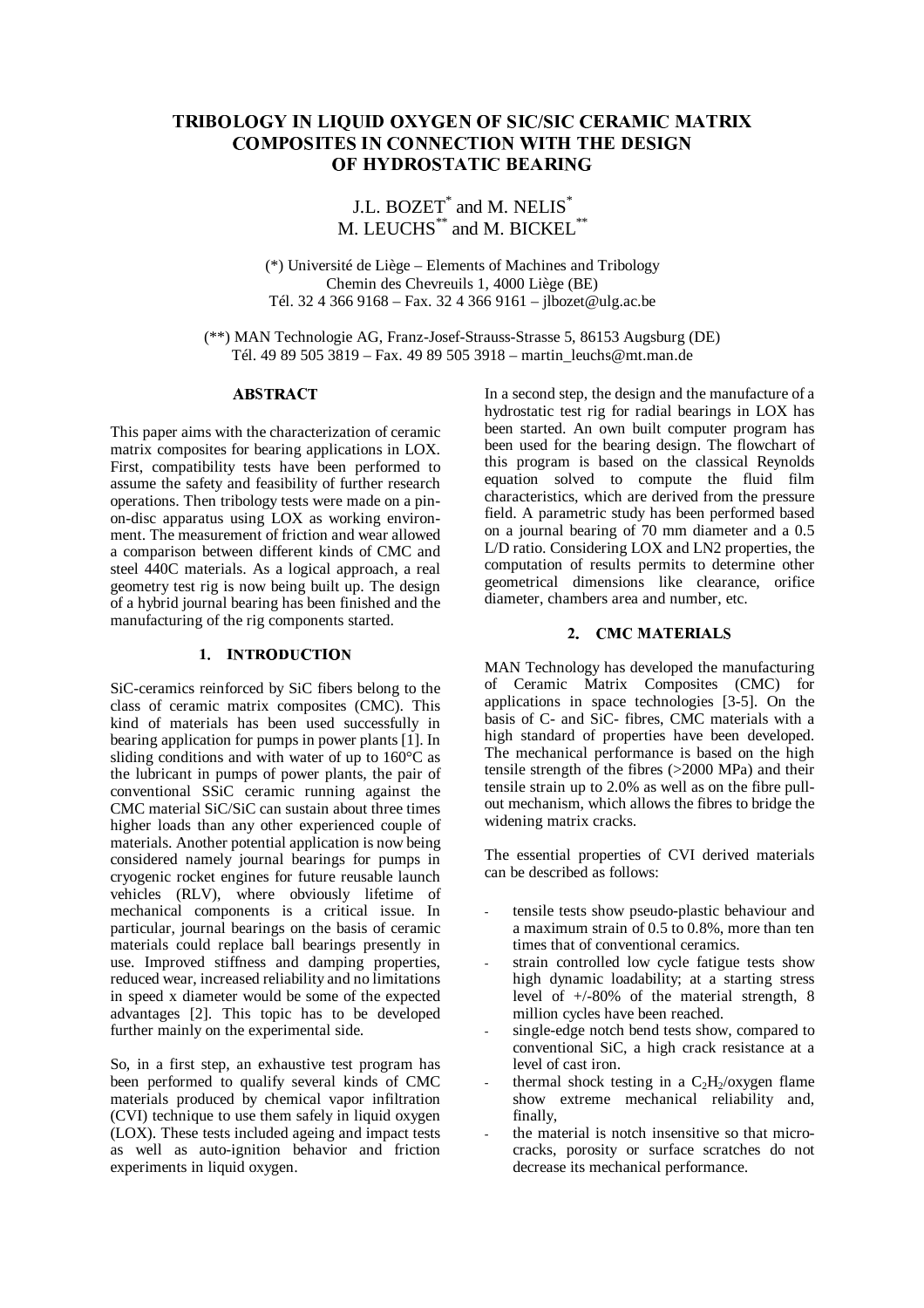Table 1 gives hereafter some of the essential mechanical data.

| Property               | Unit              | CVI-SiC/SiC | $CVI-C/SiC$ |
|------------------------|-------------------|-------------|-------------|
| Fibre content          | Vol%              | 42-45       | 42-47       |
| Density                | g/cm <sup>3</sup> | $2.3 - 2.5$ | $2.1 - 2.2$ |
| Porosity               | $\%$              | $10-15$     | $10 - 15$   |
| Tensile strength       | <b>MPa</b>        | 280-340     | 300-380     |
| Strain to failure      | $\%$              | $0.5 - 0.7$ | $0.6 - 0.9$ |
| Young's modulus        | GPa               | 190-210     | $90 - 100$  |
| Bending strength       | MPa               | 450-550     | 450-500     |
| <b>ILSS</b>            | <b>MPa</b>        | $45 - 48$   | 44-48       |
| Coefficient of thermal | $10^{-6}K^{-1}$   | 4           | 3           |
| Expansion              |                   | 4           | 5           |
| Heat conductivity      | $Wm^{-1}K^{-1}$   | 20          | 15          |
|                        |                   | 10          | 7           |

Table 1. Properties of SiC matrix composites with 2D orthogonal fibre reinforcement.

As a summary of above characteristics, one can say that the essential advantage of CMC compared to conventional ceramics is its reliability and lack of brittle failure.

The high strain to rupture and crack resistance are of great advantage for the mounting of a CMC shaft sleeve by simple shrink fitting it on metal. The difference in thermal expansion coefficients can result in high tensile (hoop) stresses, which conventional ceramics are not able to sustain reliably. In tests, it has been shown that a SiC/SiC sleeve shrink fitted on Inconel 718 can work on temperature changes up to 200 K with a (calculated) permanent hoop stress of about 150 MPa.

# 3. TEST CAMPAIGNS

## 3.1 Compatibility tests

Preliminary tests have been performed to evaluate the compatibility of materials to LOX. Three types of tests demonstrated the compatibility: Ageing, impact and ignition tests.

Ageing:

Tensile, bending and inter-laminar shear strength of C/SiC and SiC/SiC was determined at room temperature with two, six and two samples respectively after 10,5 hours of ageing in liquid oxygen. Compared with the results of reference samples of the same production lot there was no observable difference in any of the measured strengths.

A bending test with C/SiC under –196 °C showed no influence of the bending strength on temperature [6]

Impact:

This test was performed according to the ASTM-Standard D 2512-95. A disc of 20 mm diameter and 1.35 mm thickness is covered with liquid oxygen. The impact of a hammer of 1 kg from a height of 1 m (corresponding to 100 J of energy) shows either ignition or traces thereof or has no effect of that kind. 20 of such impacts have to be observed on 20 samples.

The test gave no indication of any ignition.

Ignition:

The French standard NF 29-763 determines the temperature of ignition of a material under the following conditions: 0.5 g of the powdered sample of the material is slowly heated from ambient temperature up to 550°C in pure oxygen under a pressure of 120 bar (12 MPa). The temperature and pressure of the autoclave system is monitored and indicates in a very sensitive way any ignition process. Materials tested by this standard are classified in five groups following the temperature of observed ignition. The basic constituents of C/SiC and SiC/SiC were tested separately: chopped Cfibres (T300 from Torayca), chopped SiC-fibres (Tyranno from Ube Industries), SiC powder derived from the CVI-process of CMC manufacturing and powder of amorphous SiC, derived by pyrolysis of a polycarbosilane. The latter is used to fill the open porosity of the CMC-material in the above mentioned application of bearings in pumps. The test showed only the C-fibres with auto-ignition at 437°C. All other samples did not ignite. Thus it can be concluded that SiC/SiC, including the filling of its porosity, can safely be applied in liquid oxygen. Tests to determine wear and friction coefficients in pin-on-disc equipment followed and are described in the next paragraph.

#### **3.2 Friction tests**

The relevant tribological experiments have been performed on a pin on disk tribometer, which is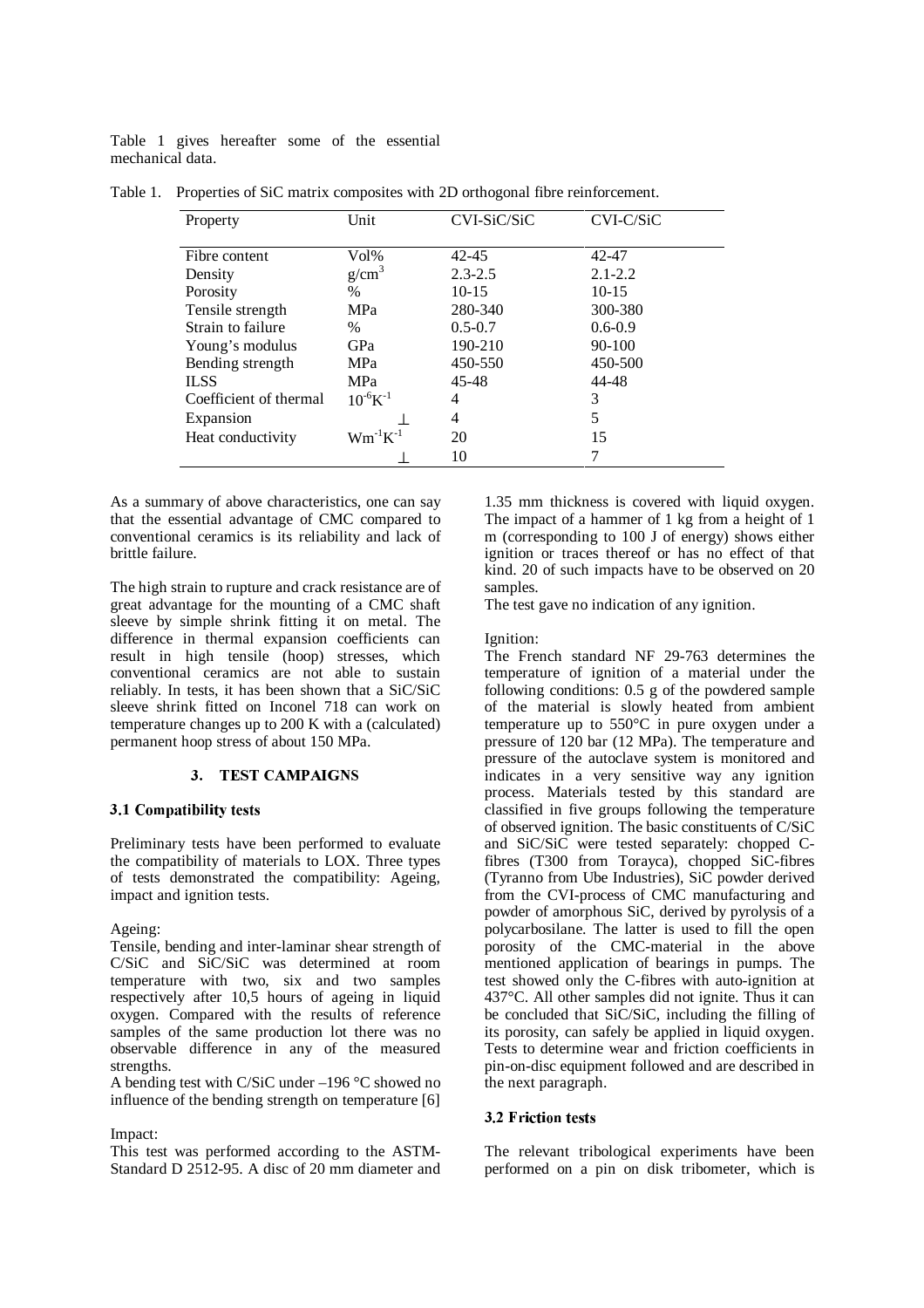installed at the University of Liège inside a specific test zone. This test zone is fully equipped with up to date data acquisition systems which record experimental results but also monitor and control all the lines conveying the fluids (LOX, LN2, GN2, GHe) to the test benches.

The type of contact used for testing the CMC materials was a flat on flat contact. The diameter of the pin was 8 mm. The load was applied by a dead weight, which could be varied between 1 daN and 14 daN, while the sliding speed could be varied between 1 and 5 m/s [7].

Some results with their corresponding test conditions are presented hereafter. Concerning the friction coefficient, the data acquisition system used to monitor it allows to have a more detailed information in addition to the classical value of the mean friction coefficient [8]. In fact, a data treatment gives the friction coefficient distribution during a test. According to this approach, in fig. 1, we can make the distinction between the running-in phase, where the friction coefficient is distributed around 0.6 and the steady state, where the friction coefficient is distributed around 0.4.

Fig. 2 and fig. 3 present the behavior of different kinds of CMC materials compared to the 440C stainless steel currently used in aerospace propulsion. Fig.2 shows clearly that the mean friction for CMC materials is almost half that of stainless steel. As to fig.3, it exhibits that the wear ratio calculated using Archard's law is around 100 times less for CMC than for 440C stainless steel.



Figure 1.1: Friction trace with two main values for the friction coefficient Pin CMC2/Disc SSiC; P=2.76 MPa – V=0.5 m/s



Figure1.2: Statistical distribution of the friction trace Pin CMC2/Disc SSiC; P=2.76 MPa –  $V=0.5$  m/s



-   

Figure 2: Comparison of friction coefficients CMC vs. stainless steel  $440C - P = 2.76 MPa - V = 4 m/s$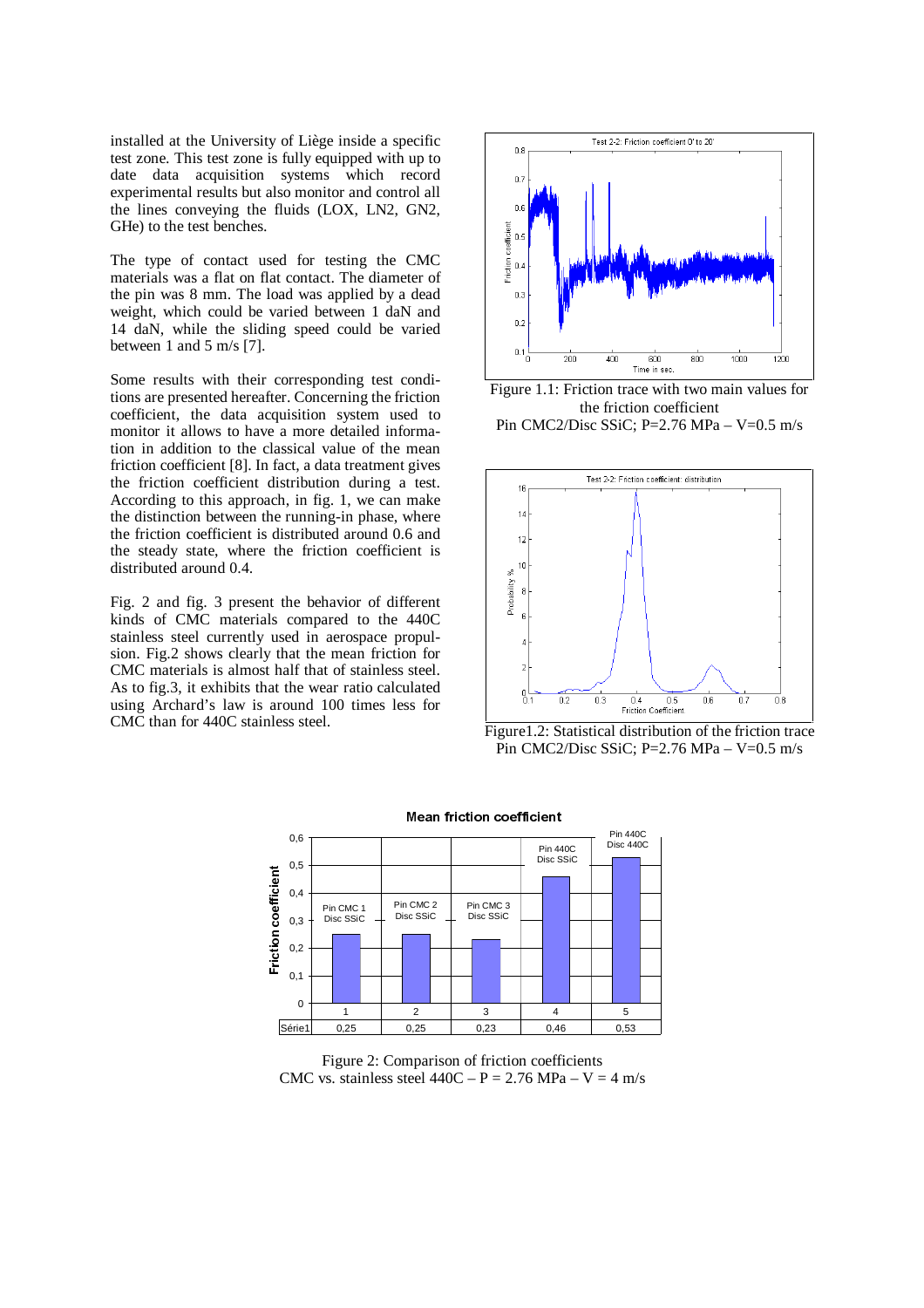

- 

  !"#

Figure 3: Comparison of wear ratios CMC vs. stainless steel  $440C - P = 2.76 MPa - V = 4 m/s$ 

#### **DESIGN OF HYBRID BEARINGS**  $\overline{4}$ .

The design of a hybrid journal bearing geometry is based on the fluid mechanics theory adapted by O. Reynolds to thin film lubrication. A journal bearing is simply made of a shaft rotating in a circular sleeve filled with lubricant. This very simple geometry remains nevertheless very sensitive to vibrations and the load capacity is limited when using low viscosity fluids like cryogenics. A technological improvement consists then to inject the fluid under pressure through calibrated recesses into pockets machined in the sleeve. This type of feeding adds a dissipative effect, which increases the damping coefficients, while the load capacity is improved by the supply pressure as well as the stiffness coefficients. This particular geometry of bearing is called hybrid because the load capacity is partly due to hydrodynamic effects, like in a classical journal bearing, and simultaneously to the external pressure applied through correctly designed recesses.

This approach consists first in using a computer program based on the Reynolds equation (1), simply written as follows [9][10]:

Equation (1) 
$$
\frac{\partial}{\partial x} \left[ G_x h^3 \frac{\partial P}{\partial x} \right] + \frac{\partial}{\partial z} \left[ G_z h^3 \frac{\partial P}{\partial z} \right] = \mu \left( \frac{U}{2} \frac{\partial h}{\partial x} + \frac{\partial h}{\partial t} \right)
$$

In which we find:

| P          | the fluid pressure (Pa)                  |
|------------|------------------------------------------|
| h          | the film thickness (m)                   |
| X, Y, Z    | the coordinates                          |
| t          | the time $(s)$                           |
| $G_x, G_z$ | the turbulence coefficients given by (2) |
| U          | the sliding speed $(m/s)$                |
| ρ          | the mass/volume ratio of the fluid (kg/m |

3 )

- Re the local Reynolds number ρVh/µ
- µ the dynamic viscosity (Pa s)

Equation (2)

$$
\frac{1}{G_x} = 12 + 0.0136 R_e^{0.9} \; ; \; \frac{1}{G_z} = 12 + 0.0043 R_e^{0.96}
$$

The right hand side member of equation (1) includes the geometric influence of the edge  $\delta h/\delta x$ , the viscosity of the fluid  $\mu$  and finally the non steady-state term in squeeze film δh/δt. This last one is influent on the calculation of damping coefficients, which lead, in association with stiffness ones, to the dynamic study.

Equation (1) is then solved using the finite difference technique in which the definition of boundary conditions is essential. These are the pressure on both sides of the journal bearing and inside the pockets, which depend on the recess design. In practice we calculate, for each pocket, the inside pressure by equilibrating the flow that goes in through the restrictors with the flow that goes out and feed the fluid film. An example of such a result is shown in figure 4, illustrating an academic case of study with six capillaries. The geometry is based on a 70 mm shaft, a 0.5 shape ratio and parametric values for other dimensions like in [11], LOX and LN2 data being finally considered to describe the "lubricant" behavior [12]. Figure 4 shows the pressure field calculated for a high value of the shaft eccentricity, 0.9. One can see a high feeding pressure at the opposite of the load, in connection with a parabolic peak of pressure located on the smooth surface, between the two pressurized recesses. The other pockets, in the unloaded zone, are nevertheless depressed by the film surrounding and by the pressure loss in restrictors.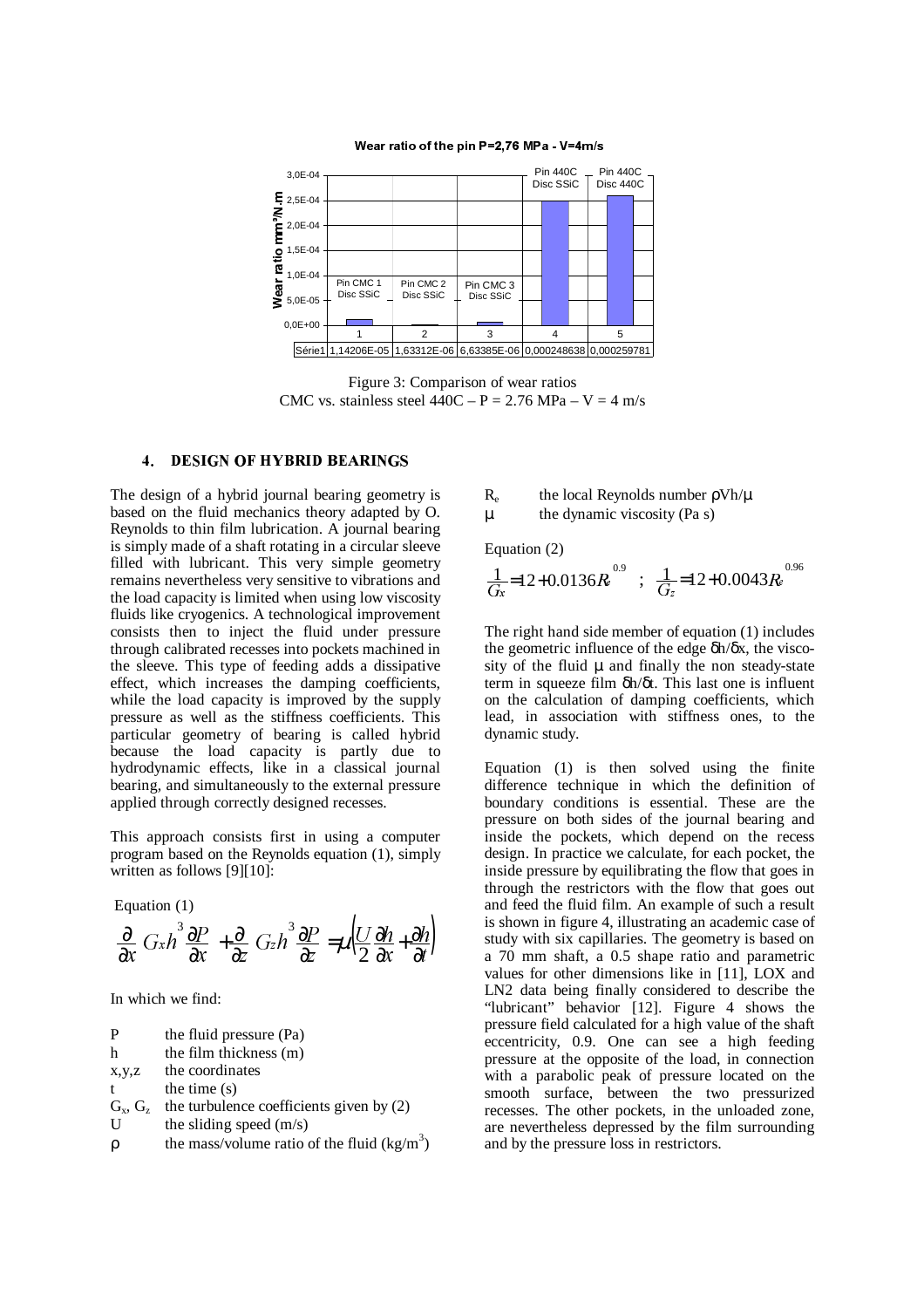

Figure 4: Pressure field in the sleeve

At the opposite of what is shown above, in the case of a small eccentricity of the shaft in the sleeve, no pressure peak remains visible between the feeding pockets and the role of restrictors is then predominant. This is particularly of importance when considering stability and resonant frequency of the shaft. A good design of restrictors will then assume an acceptable fluid flow in association with a significant pressure drop as soon as the shaft will leave its nominal position. The visibility of this being represented by high stiffness and damping coefficients.

After this brief presentation of the program, it can be used to evaluate loads and loss flows in future experimental working conditions at 10.000 rpm. The results hereafter concern the academic geometry corresponding to figure 4 and show major influences of the radial clearance and restrictors design. As usual, the load capacity is increased by a reduction of the clearance (figure 5) but generates manufacturing difficulties so that a nominal value must be kept in practice. Furthermore, the real parts will have to be measured before the first run of the test rig in order to then use our model as precisely as possible to check the adequacy of the theoretical approach with experimental results. Figure 6 shows that the advantage of keeping the clearance small is underlined by the reduction of LOX consumption. It is unfortunately not the case when considering the design of restrictors because, as shown in figures 7 and 8, an increase of their main dimension (i.e. surface) generates a higher load capacity of the bearing but also more important flows, that must then be managed by the test rig environment.



Cryogenic Journal Bearing - LOAD CAPACITY

Figure 5: Influence of the radial clearance on the load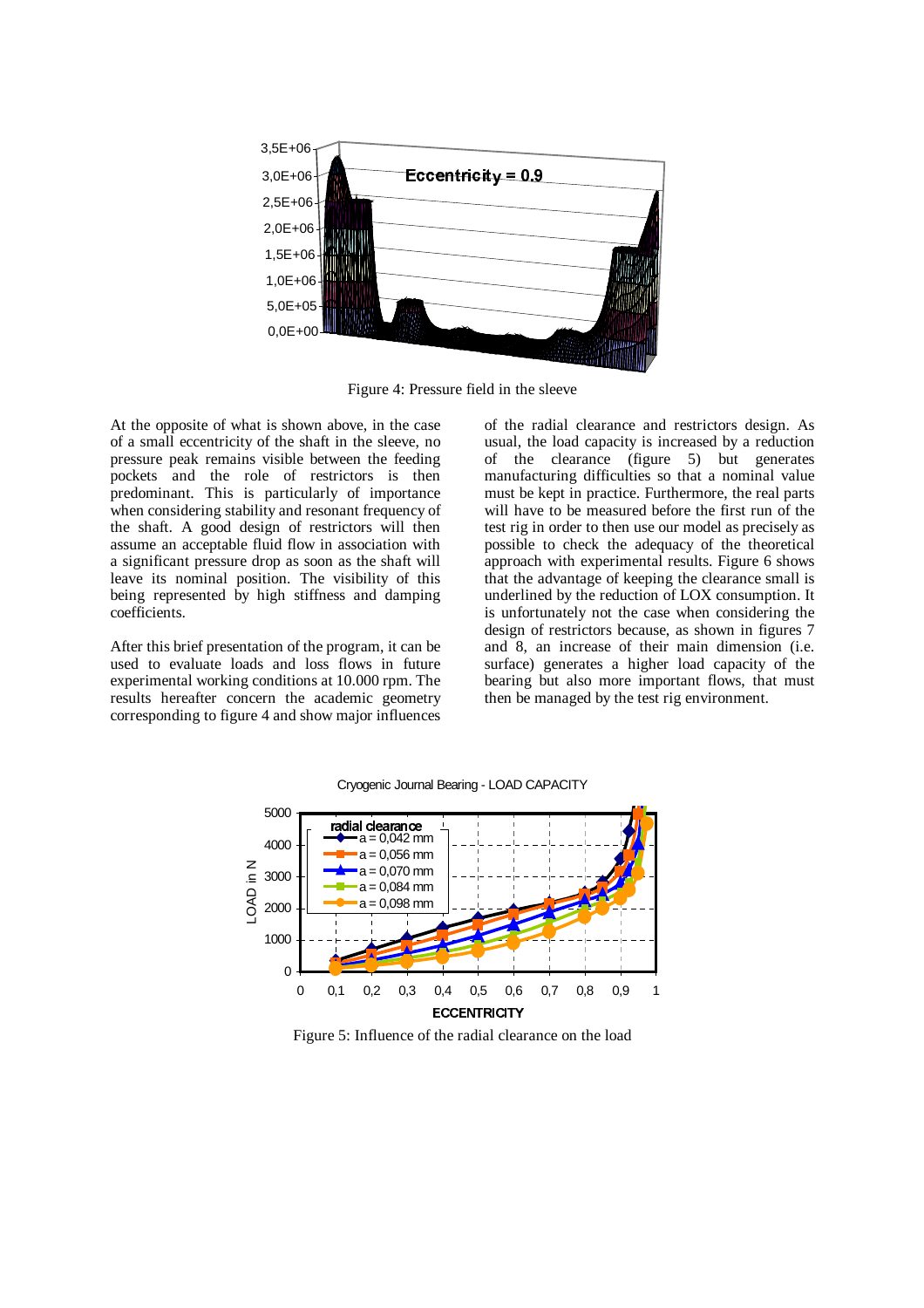

Figure 6: Influence of the radial clearance on recess flows



Cryogenic Journal Bearing - LOAD CAPACITY

Figure 7: Influence of the capillary diameter on the load



Cryogenic Journal Bearing - LOX FLOWS

Figure 8: Influence of the capillary diameter on recess flows

After this theoretical approach, the test matrix has been developed and the associated test rig manufactured. The tests will provide results concerning materials [11] as well as concerning the adequacy of using such a model to design a cryogenic journal bearing. We planned to perform tests in steady-state conditions as well as start and stop periods, which have also been simulated with our program. We observe for example that the use of bigger restrictors decreases considerably the influence of the rotational speed on the bearing characteristics.